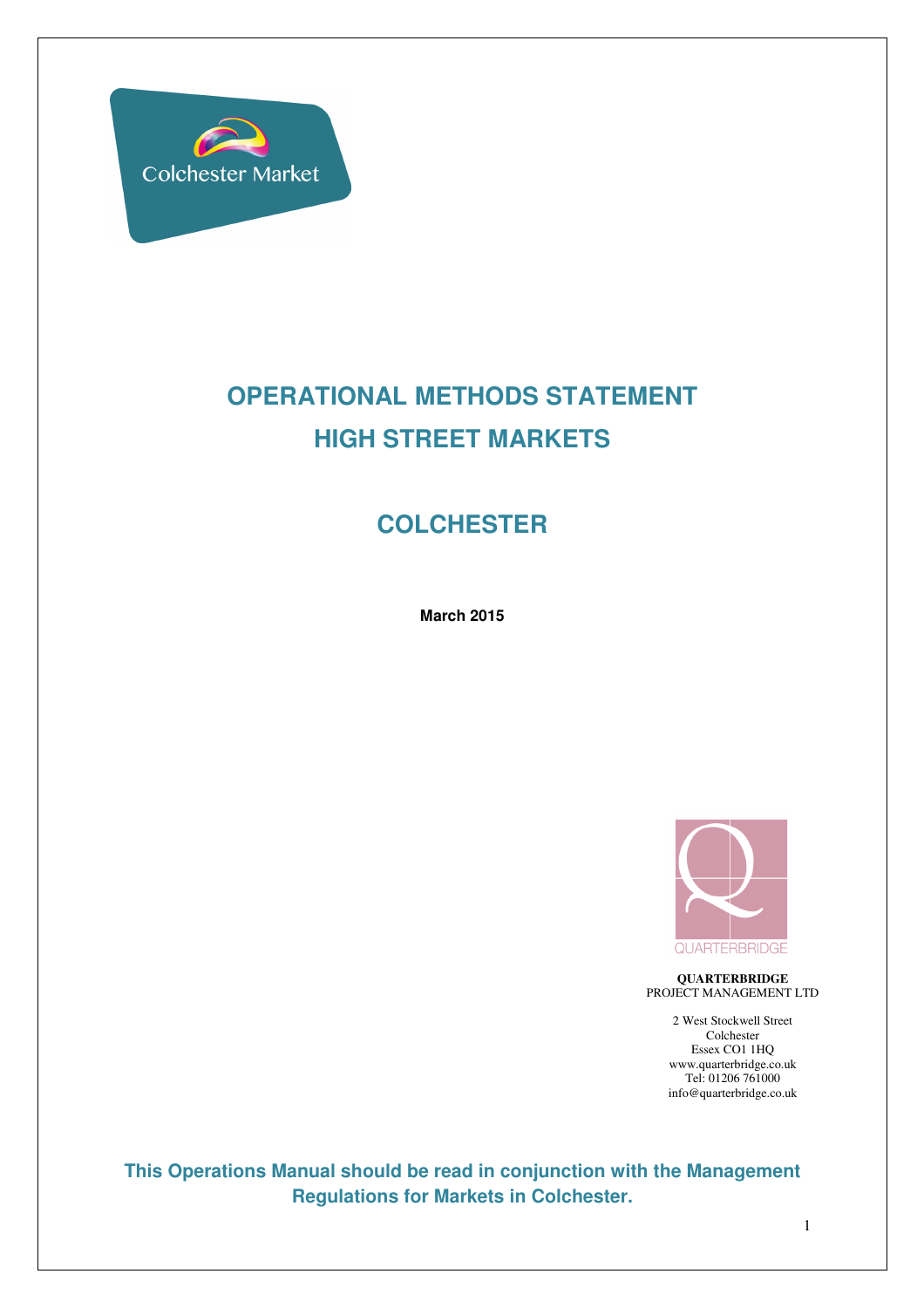### **OPEN MARKET - HIGH STREET, COLCHESTER OPERATIONAL METHODS STATEMENT**

#### **A. Introduction**

- a.1 This document has been prepared as a briefing document for Market Traders, Shopkeepers and local residents to illustrate the design and operational methods of the open Market staged on Colchester High Street.
- a.2 It has been prepared by Quarterbridge Project Management Ltd an independent, professional consultancy providing business and management advice to the owners and operators of Retail Markets. Most of the Company's Clients are local Councils, i.e. Market Authorities such as Colchester Borough Council, seeking to improve their Market offer and the efficiency of their service delivery. This often forms part of wider Town Centre regeneration and improvement plans.
- a.3 As well as providing business advice Quarterbridge supplies the design, costing and management advice necessary to implement improvements. Because the Company specialises solely in Retail Markets it has become the leading advisor to the UK Markets industry and is a retained consultant to many Market Authorities. It is currently leading several Market development projects across the UK.
- a.4 In May 2014 Quarterbridge was appointed by Colchester Borough Council to prepare proposals to improve the 'open' i.e. Street Market operation staged by the Council across the Town Centre. These proposals were approved by the Council's Cabinet in June 2014.
- a.5 Those recommendations consolidated the existing 'pitches' (spaces for Market Stalls) into a single, easily-managed Market within the parking bays to the South Side of Colchester High Street. This has enabled the Market to be expanded to a maximum of c.55 stalls and create a unique retail attraction for the town.
- a.6 The Market trades on Fridays and Saturdays and on non-trading days the site is used for parking for people with disabilities and goods loading and deliveries. Both the parking bays that provide the location for the market and the pavement separating it from adjacent shops form part of the Public Highway owned by Essex County Council. Some highways-associated infrastructure is positioned in the so-called 'public realm' e.g. lamp standards and crossing control boxes so the layout of stalls has been adapted to suit.

**Quarterbridge Project Management Ltd**  2 West Stockwell Street **Colchester** Essex CO1 1HQ Tel. 01206 761000 info@quarterbridge.co.uk January 2015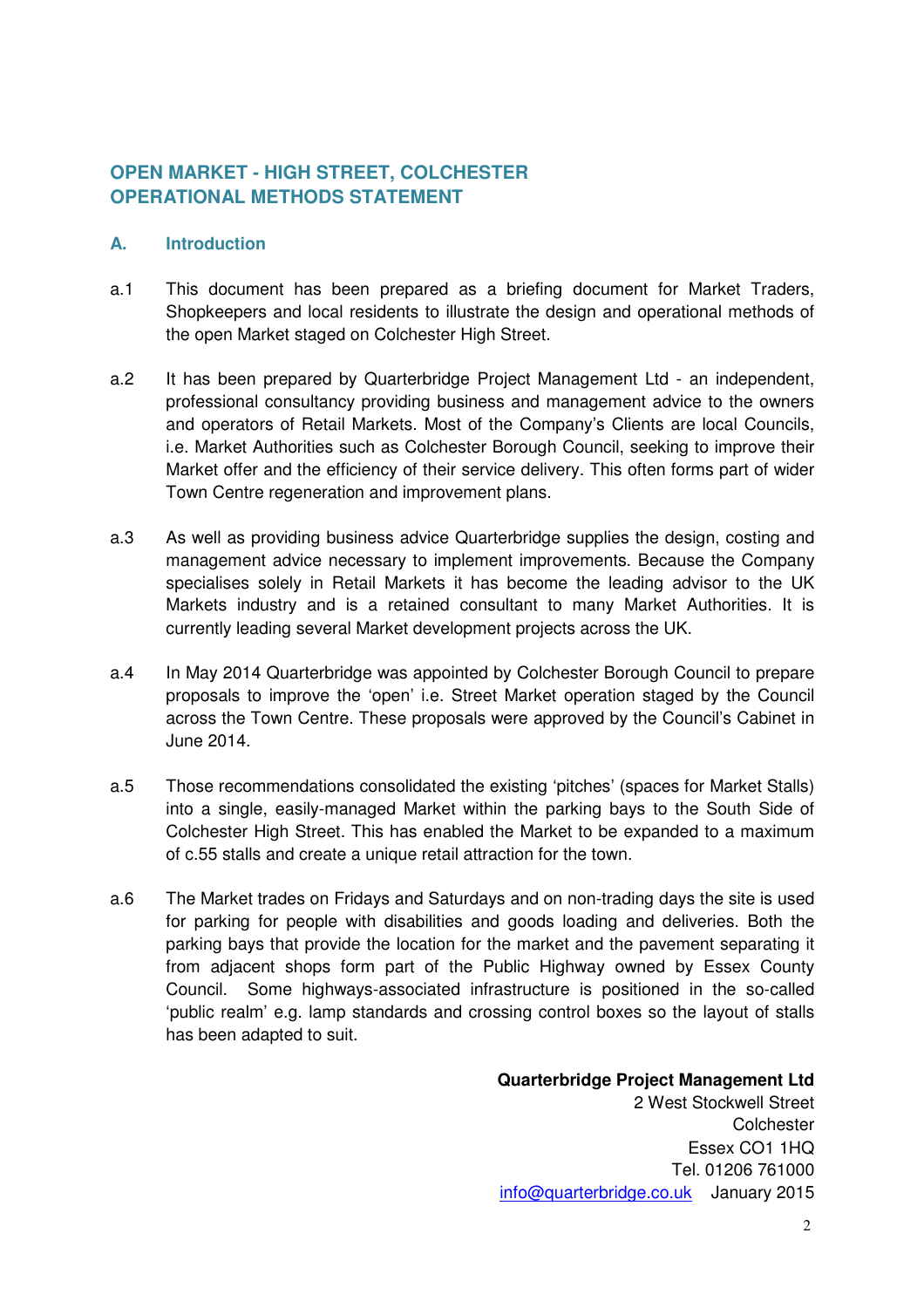#### **B. Compliance with Statutory Legislation**

- b.1 The Market must be operated in compliance with statutory legislation and approvals including:
	- Market Trader's contract: (Granting permission to sell goods on the Market)
	- Market Management Regulations: (Requirements for Trader ID and maintain insurances etc.)
	- Shoppers' Charter: (Sets the service quality standards which Traders must offer to Shoppers)
	- Trading Standards and local byelaws:
	- Equality / DDA legislation: (Statutory legislation to assist shoppers with disabilities and Traders)
	- EU Food Hygiene Regulations: (Statutory legislation to ensure safe storage and handling of foodstuffs)
	- Health & Safety Regulations: (Statutory legislation to ensure H&S in the workplace)
	- Colchester Borough Council Health & Safety policy: (As required by H&S legislation)
	- Colchester Borough Council Risk Assessment: (As required by H&S legislation)
	- Management Standard Operating Procedures: (Developed to ensure H&S compliance)
	- Building regulations approval: (To ensure compliance with DDA, Fire and electrical safety)
	- Town Planning approval: (Any conditions imposed under Town Planning approvals)
	- Traffic Regulation Order(s): (To enable parking bays to be used for Market purposes on trading days)
- b.2 The stalls are a demountable 'pop-up' design, each 2.5m depth x 2.5m or 2.4m x 2.4m frontage. They have a hinged aluminium frame and can be easily handled and erected by two people. They are covered in a waterproof PVC material and supplied with fabric rear and side walls, printed with a decorated pattern to present an interesting street scene. They are self-supporting and have a clear span internally and are suitable for both 'walk-in' and 'serve-over' sales.
- b.3 Traders are expected to provide their own counters, tables and display racks and encouraged to use internal lighting in the winter months / evenings. Any lighting must be in accordance with the supply arranged by the Council supplied from the Landlord's electrical outlet boxes. The use of generators is not permitted. The cost of electrics in included in the stall rent payable for the first year.
- b.4 The stalls are stored on a trailer off site and the Market & Street Trading Manager arranges delivery for the appropriate number by 6am on market days. They will be be secured against wind-lift by using 'ground anchors' – recessed metal sockets set into the paving surface.
- b.5 The cost of waste removal (and any cleaning) will be absorbed by the Landlords for the first year. Subsequently charges for waste removal will be included in the daily rental paid for the stalls. When necessary a supplement is applied to high-volume users, e.g. Greengrocers, the management regulations are applied to ensure Traders comply with the waste handling regime and trading contracts are withheld from any who consistently ignore the regulations.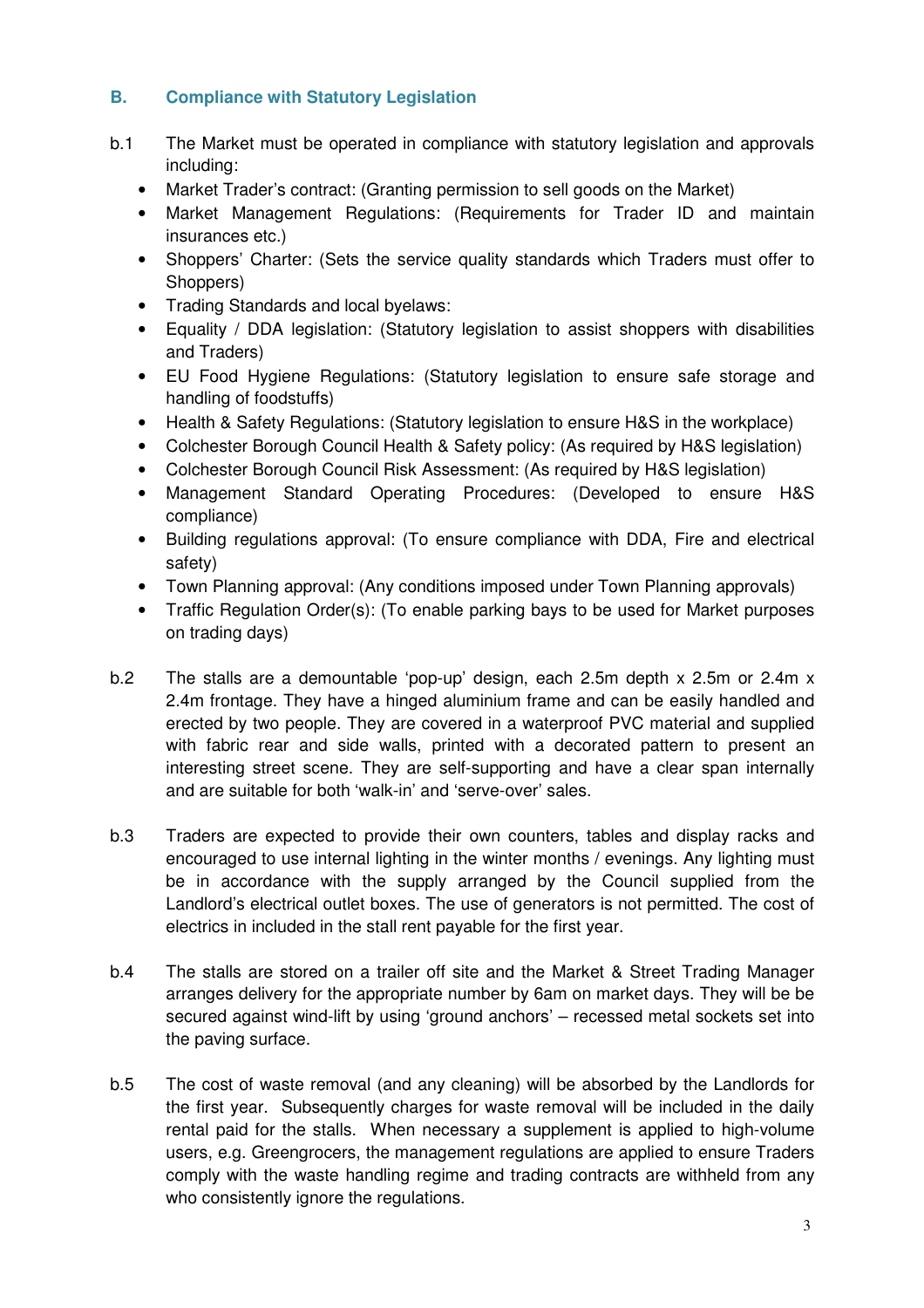b.6 The existing public litterbins on the High Street (which must not be used by Traders for market waste) remain and are emptied by the Council's cleansing team. On trading days the market management provides additional litter-picking, waste disposal and cleansing, co-ordinated with the Council's cleansing team.

#### b.7 DDA / Equality Act considerations

The stalls are set on a (nominally) level surface suitable for mobility-impaired Shoppers and Traders. The stall layout has enables adequate turning space for wheelchair-users in accordance with best practice for DDA / Equality Act provision. As part of the length of granite kerbing (adjacent the disabled parking bays) is 'dropped' to pavement level the Market & Street Trading Manager allocates stalls in that area for 'walk-in' sales. Where the kerb is not dropped Traders must offer mobility impaired customers an assisted shopping service.

#### b.8 Paving

The existing paving and kerbs remain unaltered except for the addition of 'ground anchors' (see elsewhere). These are used to position the stalls and ensure against wind-lift during poor weather.

#### b.9 Electricity and lighting

Electrical supply boxes are provided, each containing multiple RCD-protected 230 volt socket outlets. There is a maximum provision of 16 amps. The outlet boxes are positioned to integrate into the highways infrastructure. The existing highways lamp standards and crossing controls remain fully-operational and supplied from a separate circuit to the stalls, as are the existing socket outlets used to supply the town's Christmas lighting.

#### b.10 Provision and erection / dismantling of stalls

The Market stalls and their side and rear walls are supplied and erected by the market management staff. Self-supply / self-erect stalls are not permitted in order to maintain the visual appearance of the street scene and avoid Health & Safety risks. Stalls are brought onto and removed from the Market by a low loader from remote storage. Manual-handling is subject to an approved working methods and a risk assessment prepared by the Council's Town Centre Zone Manager to addresses potential hazards such as vehicle movements. The management also anchors-down the stalls to the ground sockets as necessary, unlocks the electrical outlet bollards, supplies step-down transformers and ensures the cabling to Traders' stalls and appliances do not present a trip hazard.

#### b.11 Traders' welfare facilities

The dedicated WC facilities in Lion Walk remain available to Traders. These comply with DDA access arrangements to suit disabled Traders and include hand-washing facilities for compliance with food handling requirements.

#### b.12 Customer Help Point

The Market & Street Trading Managers 'phone number is widely-known to the Traders. The Market & Street Trading Manager and all management staff will make themselves known to the public.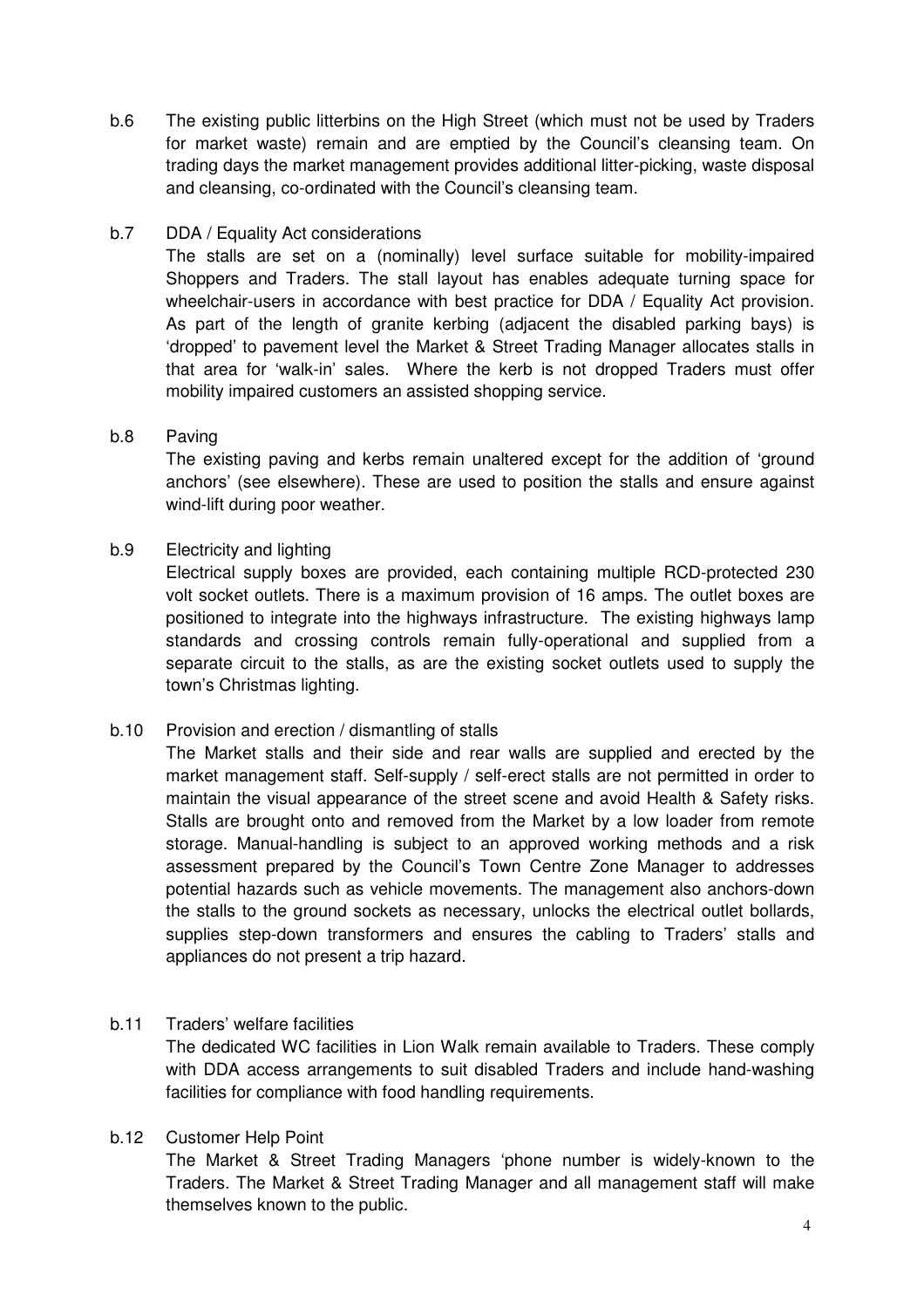#### b.13 No Smoking Policy

No smoking or consumption of alcoholic beverages is permitted by Traders on or near the Market stalls in accordance with the 2007 legislation which banned smoking in enclosed/substantially enclosed workplaces and public spaces. This is to protect traders, their employees, suppliers, neighbouring traders and their stock as well as customers.

#### b.14 Catering operations

The stalls designated for catering use may purchase additional stalls to set out their own tables and chairs, litterbins and waste disposal facilities (see elsewhere). Catering Traders are also responsible for 'bussing' i.e. clearing the tables in their area. The number, variety and the menu of all Catering operations is at the discretion of the Market & Street Trading Manager to avoid potential conflicts with similar shops nearby and/or smells affecting other premises.

#### **C. Duties of the Market & Street Trading Manager**

- c.1 It is the responsibility of the Market & Street Trading Manager to ensure continuing compliance with statutory regulations and the safe operation of the Market. As such either they or their deputy must be available on site at all times during setting-up, trading and dismantling hours. It is their duty to ensure all necessary operational equipment as per the Appendix is available and in good working condition.
- c.2 The Market & Street Trading Manager is the designated Health & Safety Manager for the Market operation and must undertake the Risk Assessments as per the H&S Appendix and keep a daily log of activities, booking and any accidents as per the appendix. They are responsible for recording and reporting any notifiable incidents to the Council's H&S Manager.
- c.3 The Manager must be available at all times on a mobile phone or in person as they are responsible for taking all bookings and issuing casual permits, checking Traders insurances, enforcing the management regulations, administering pitch bookings and rents, issuing receipts as per the staff roster and duties in the appendix.
- c.4 The Market & Street Trading Manager takes all Trader bookings. They must ensure their contact details are readily-available at the Council enquiries helpdesk and from the Council website and on the NMTF 'Find a Market' website. Details of stall charges, sizes, trading days and a copy of the management regulations must be available on the Council website together with an application form, return details and contact telephone number.
- c.5 The Market & Street Trading Manager must work with the Town Centre Zone Manager to arrange staff attendance as per the staffing duties and roster attached. They must arrange sufficient staff and holiday cover to enable the stalls to be erected to meet daily requirements. The staff duties for Friday/Saturday are shown on the roster
- c.6 The Market & Street Trading Manager and/or their deputy must supervise traders' deliveries as per the appendix and ensure safe working methods are used.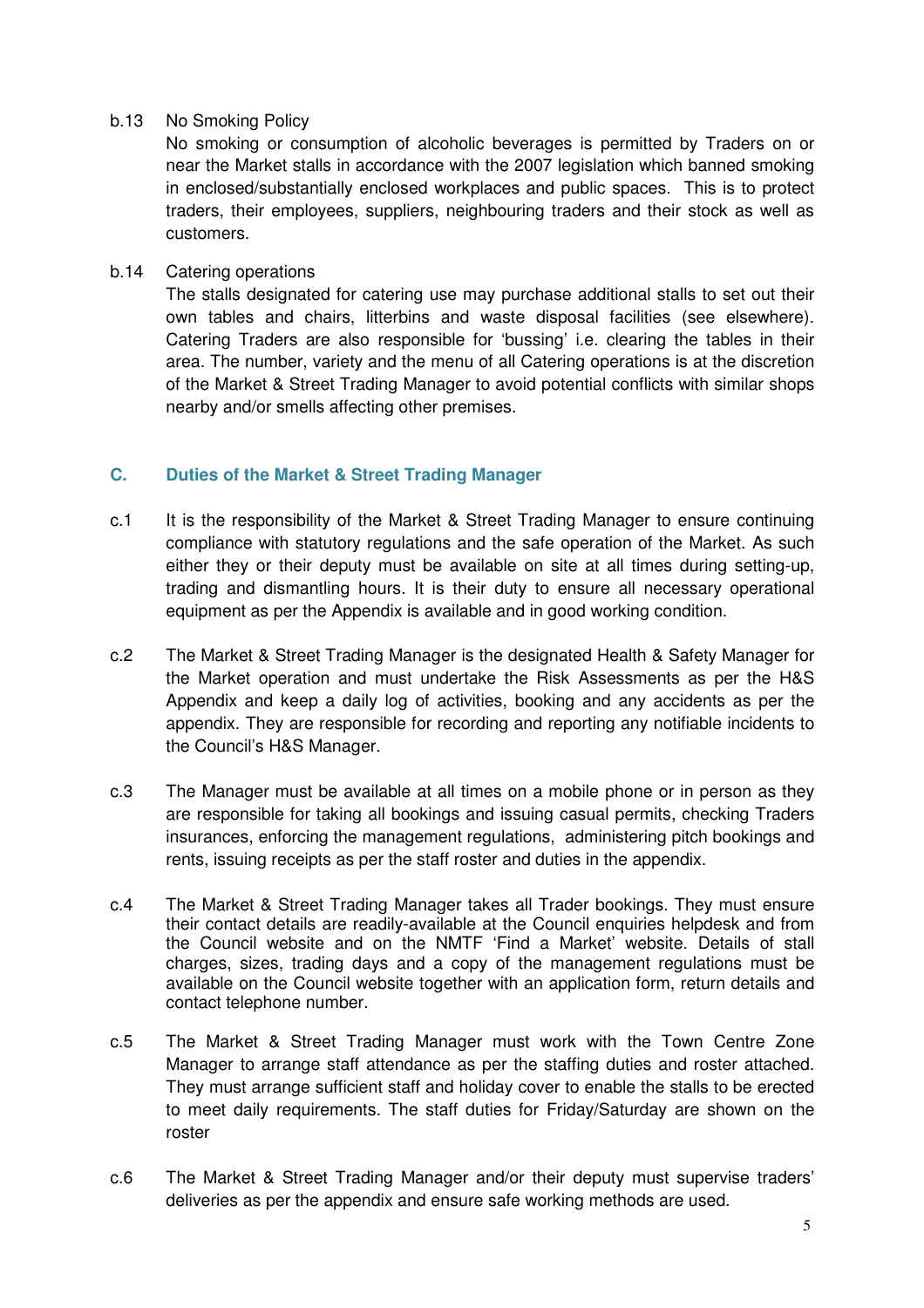- c.7 The Market & Street Trading Manager and/or their deputy must supervise the erection and dismantling and storage and removal of stalls as per the staffing roster/duties appendix and ensure only safe working methods are used. The Market manager must check all stalls for stability as they are erected.
- c.8 The Market & Street Trading Manager must enforce the Management Regulations as per the appendix to ensure Traders hold all unsold products within their stalls and do not deposit trade waste and used pallets etc on the pavement.
- c.9 The Market & Street Trading Manager must co-ordinate waste removal facilities and cleansing with the Council waste removal contractor after trading hours. They must agree detailed working methods for the collection, storage, removal and disposal of waste are agreed with the cleansing team of the Council and the Council's waste handling contractor arranges disposal. Most Market waste is generated at 'setting-up' and 'clearing-away' times so the Market & Street Trading Manager must make specific arrangements to ensure rubbish is removed before trading commences and for sweeping-up after trading has finished. These duties form a central part of the Market & Street Trading Manager's role as it is clearly important the public realm must be left clean and tidy for the following day.
- c.10 The waste disposal methods are specified in the Management Regulations with Traders being required to place their waste in the receptacles provided.
- c.11 They must arrange for all bins are checked throughout the day and replaced when necessary. All waste containers must be removed from the Market by the cleansing team after trading hours. Traders who generate food waste e.g. catering operators and butchers must store their waste upon their stall and remove it themselves at close of business for proper disposal. They are not permitted to discharge any liquid waste into road gulleys.
- c.12 The Market & Street Trading Manager must co-ordinate litter-picking during the days (by Management staff) and the cleansing of the street by the cleansing team after close of business
- c.13 The Market & Street Trading Manager should participate and lead in the marketing and promotion of the market. Actively seeking opportunities to promote the market or have the market participate in local events. A more direct route should also be considered, with the Market & Street Trading Manager using online social media networks to promote the market both on market and non-market days.

#### **D. Maintenance of the Public Realm**

The Market & Street Trading Manager is responsible for maintenance of the public realm on trading days and in particular:

#### d.1 Public Highway

The stalls must be positioned within the existing parking/loading bays to the south side of the designated public highway and not infringe on it. The side and rear walls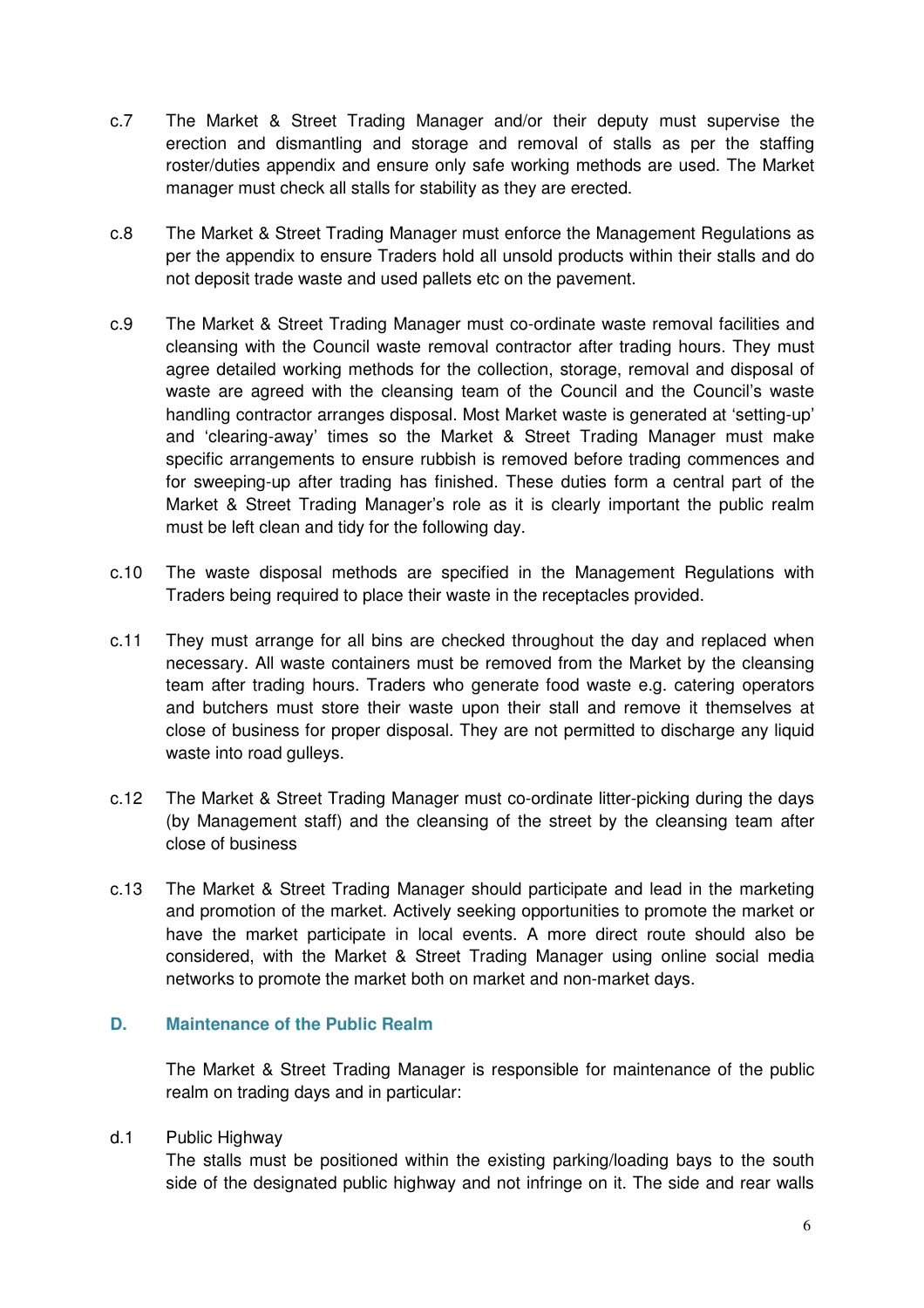of the stalls must be close-sheeted. The sheets to do so are decorated with a printed pattern to enhance the street scene.

#### d.2 Orientation of Stalls

The stall layout must respect the existing pedestrian crossing points and be arranged to maintain visibility splays in both directions. Stalls must all face southwards onto the pedestrian pavement but not impinge upon it or restrict its width. As the pavement varies in width between 3m and 6m this is more than enough to accommodate shoppers browsing the displays plus passing footfall in both directions. Before the Market opens for the first time the layout must be 'tested' to identify any potential problems such as trip hazards from raised kerbs.

#### d.3 Allocation of Stalls

Allocation of stalls at the beginning of each trading day to ensure there are no conflicts between a stall and nearby shop selling the same product e.g. a market caterer should not be positioned outside a Cafe. The number of stalls erected must be matched to Trader bookings to ensure the Market always looks full. The Market & Street Trading Manager has the discretion to restrict the number of similar uses and can reject bookings if they consider there is a conflict.

#### d.4 'Standing-out' of displays

Traders are not permitted to display products on the pavement/ 'standing-out' zone in front of their stalls to ensure that this space is kept safe for pedestrians and customers.

#### **E. Compliance with Health & Safety**

e.1 The Market & Street Trading Manager will enforce compliance with these arrangements:

Traders are required to deliver goods and remove unsold produce from their stalls only during the hours specified in the management regulations and Traffic Regulation Order - 06:00 - 08:30am on the day of the market. Traders must comply with the direction of the Market & Street Trading Manager and the set up plan. Traders' vans will only be allowed on the High Street for a time period deemed necessary to unload and not for general parking.

Traders are welcome to use any of the town's car parks. Napier Road and Butt Road already have a £2.50 per day offer and would be able to accommodate Traders' vehicles. However, special rates have been negotiated for the use of Napier Road South and, if Traders pay by Mi-Permit via mobile phone, the Council will reduce that to £2.00 for the day which would be a special offer rate only available to Traders. It is not possible technically to offer this through pay & display machines unfortunately. These rates are subject to occasional change in line with other parking fees in the town centre.

There are specified 'Vans-on' and 'Vans-off' times in the morning and evening whilst at other times the public highway adjacent remains a primary vehicle circulation route so Traders are not permitted to re-stock from a vehicle. The parking of Traders' vehicles on the Market is not permitted – vans must park elsewhere. When delivering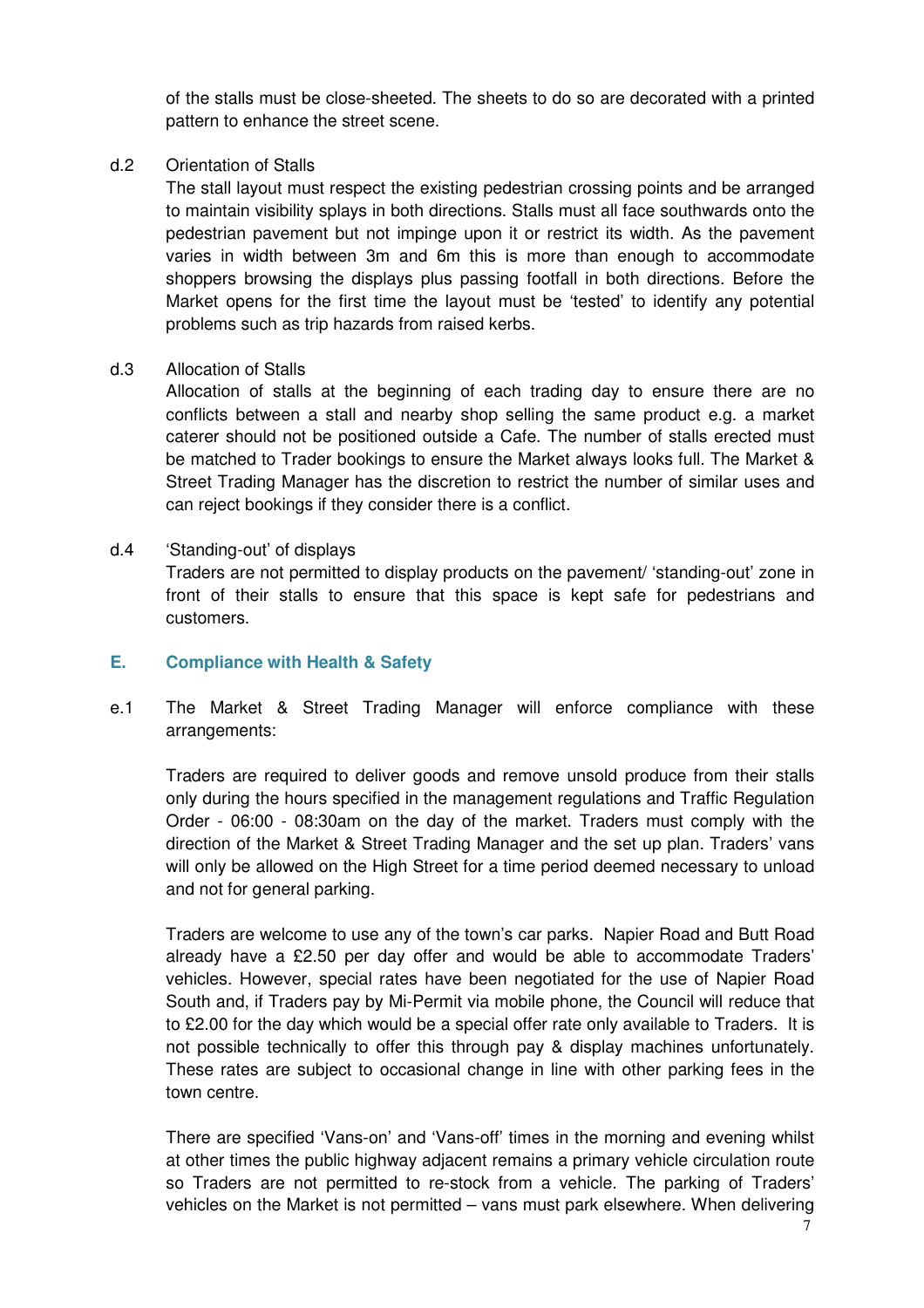or collecting goods the Traders are subject to the normal rules for any commercial delivery off the public highway and are under the direction of the Market & Street Trading Manager in addition. They are required to wear high-viz jackets or tabards when doing so.

- e.2 Responsibility for the Health & Safety of Shoppers, Traders, Suppliers and Staff rests with the Markets & Street Trading Manager. This is a primary concern in view of the large numbers of shoppers attending the Market. H & S considerations affect many aspects of the Market operation, including:
	- Manual handling when setting-up and removing stalls
	- Supervising vehicle movements when delivering and removing stock
	- Provision of Customer assistance and reporting of any accidents
	- Devising emergency procedures and instructing Traders
	- Ensuring Traders follow safe working practices
- e.3 There is a staff presence on site at all times during trading hours, contactable via 'phone if necessary. The Manager is required to follow a set of Standard Operational Procedures which are co-ordinated with the Council Health & Safety Policy and a Risk Assessment for the Market operation as a whole. These documents are updated from time to time and copies are available from the management. In addition, Traders are required to undertake their own Risk Assessments of working methods as required by legislation and to encourage them practical guidance is given in the Management Regulations.
- e.4 The Market & Street Trading Manager's Standard Operating Procedures shall include:
	- Checks to ensure stall frames and covers are anchored down against the wind
	- Ensuring all electric cables are secured and do not represent trip hazards
	- Training Staff and Traders in the use of PPE and equipment
	- Testing of all landlord-provided electrical outlets and operational equipment
	- Supervising vehicle movements
	- Supervising the collection, separation and recycling of waste
	- Ensuring the public highway is kept free of obstructions
	- Ensuring all paved surfaces are cleansed during and at close of business
	- Maintenance of an accidents book and fire register
	- Regular walk-round inspections

The Market & Street Trading Manager also:

- Checks that Stallholders hold Public Liability and Employers' Liability insurance cover
- Ensures that first aid fire-fighting equipment is available
- Prepares a quarterly risk assessment and report on operational methods